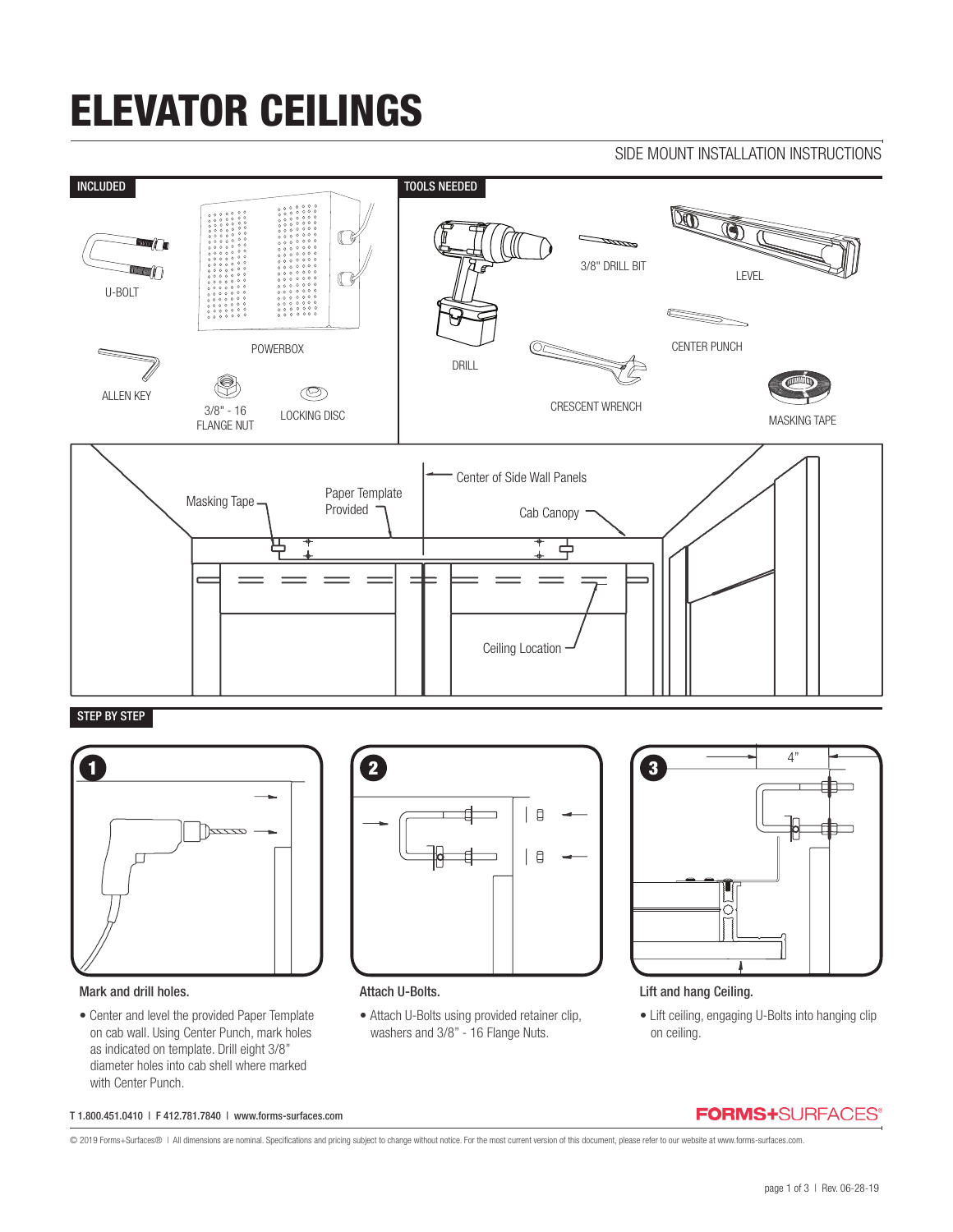# ELEVATOR CEILINGS

## SIDE MOUNT INSTALLATION INSTRUCTIONS



Center Ceiling.

• Slide ceiling to center between wall panels.



Secure Ceiling position.

• Slide retainer and Locking Disk against bracket.



Lock Ceiling into place.

• Tighten set screw in Locking Disk with provided Allen Key.

![](_page_1_Figure_11.jpeg)

#### Mount Powerbox.

• Mount the Powerbox on top of the cab canopy.

#### T 1.800.451.0410 | F 412.781.7840 | www.forms-surfaces.com

### **FORMS+**SURFACES®

© 2019 Forms+Surfaces® | All dimensions are nominal. Specifications and pricing subject to change without notice. For the most current version of this document, please refer to our website at www.forms-surfaces.com.